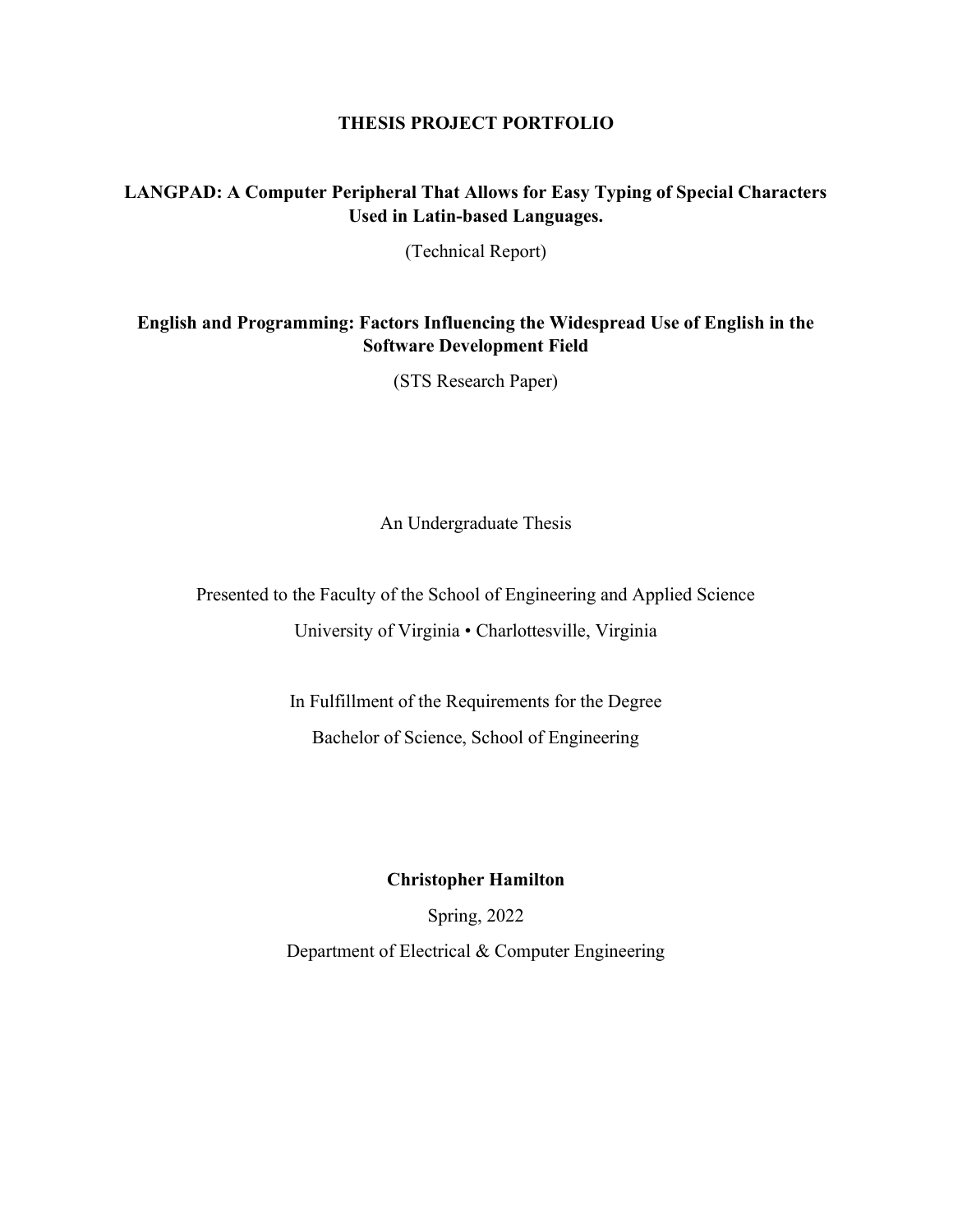# TABLE OF CONTENTS

### SOCIOTECHNICAL SYNTHESIS

LANGPAD

with Rohan Chandra, Emory Ducote, Rawan Osman, and Pedro Rodriguez Technical advisor: Harry C. Powell, Department of Electrical & Computer Engineering

ENGLISH AND PROGRAMMING STS advisor: Kent Wayland, Department of Engineering and Society

PROSPECTUS Technical Advisor: Harry C. Powell, Department of Electrical & Computer Engineering STS advisor: Richard Jacques, Department of Engineering and Society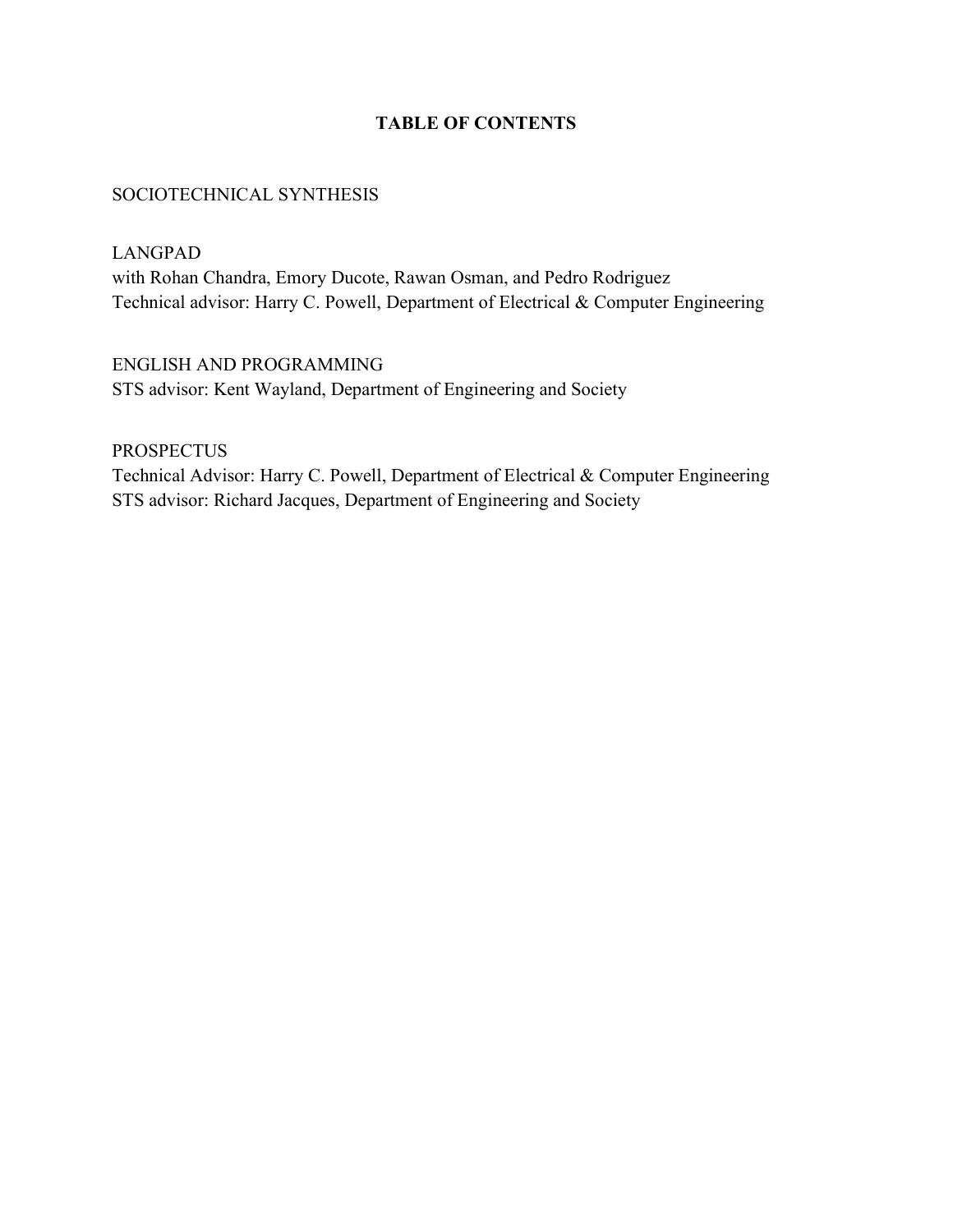The rapid expansion of computer capabilities coupled with increased availability of digital devices has resulted in an unprecedented lifestyle change for all humanity. While digital technology has universally improved quality of life and accessibility, there are countless instances where the benefits of technology are not distributed fairly among different groups of people. Despite the fact that most people in the world do not speak English as their first language, English is the most dominant language in the technological sphere. One's language determines the amount of information that is available to them and affects his or her user experience with technology. While the impact of language on one's experience with technology can be seen in a number of different areas, I will be focused on two areas in my portfolio. The first area of focus is the ability to type in languages other than English. The second area of focus is the impact of English dominance on the field of software engineering.

My technical work was my capstone project in the Electrical and Computer Engineering Department, which was completed with a group of fellow students. While computer technology has progressed at an extraordinary pace, the primary keyboard layout has remained the same since the early days of typewriters. The standard English keyboard layout is limited in its support of special symbols and characters used by other languages. To address the difficulties of typing special characters used in foreign languages, my capstone group designed a standalone touchpad device capable of typing these characters. By making a standalone device with an intuitive interface, it provides a user-friendly experience for people who need to type characters in foreign languages. Our device connects to a computer using a USB cable and acts as an input device. Once plugged in, tapping the touch screen display allows for typing specific special characters. Our device currently has support for symbols from Spanish, French, and Greek, allowing the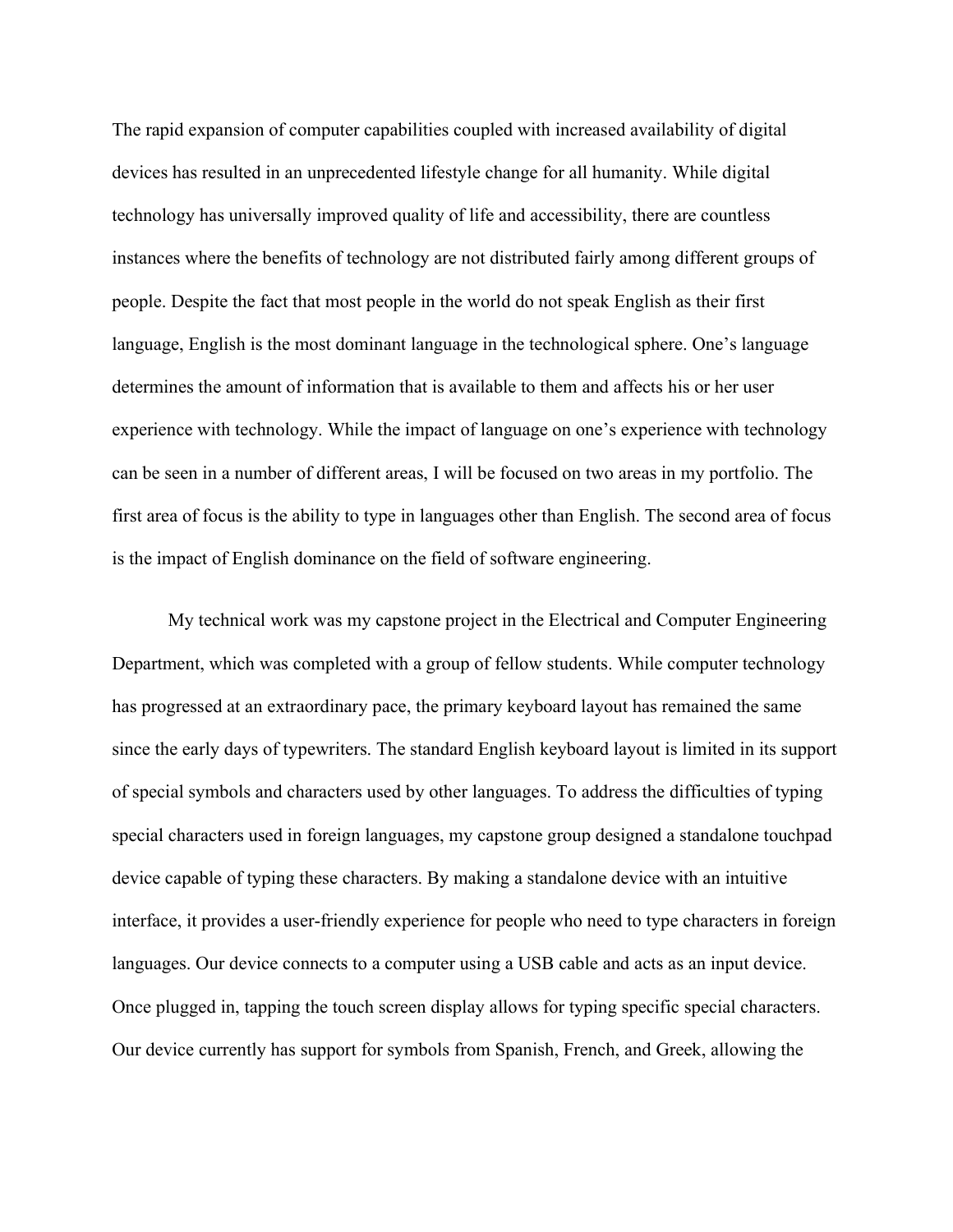user to quickly toggle between typing in these languages. We were able to successfully construct a prototype of our design, and its functionality was demonstrated at the 2021 ECE Capstone Fair.

For the social technical research portion of the project, I researched the role of the English language in the programming field. I felt that this was an important issue because it serves as an entrance barrier for many people, and it limits the perspectives in software design. I decided to approach this project by analyzing the history of the software field and its effects on the modern field of programming. To analyze the history of the programming field, I focused on developments in programming languages. I used the STS framework of technological momentum to analyze the historical data that I found. Using this, I showed how the English language amassed a large amount of momentum throughout the history of the programming field. I also looked at the modern programming field to see the impacts of the prolonged English domination in the field. I found that the historical English dominance has made the field such that it is very difficult for the software field to pivot away from using English. This dominance is manifested in the overwhelming popularity of English programming languages and the dominance of English in the educational sphere. While these issues are very difficult to change, they should be recognized by those who influence the development of the software field.

Looking back on my work, I would say that it was successful overall. For the technical portion, my group was able to successfully complete our design. Beyond that, we were able to create a functional prototype of the design. It was well-received in our demonstration, and we were very happy with the final product. Given the time and budget constraints of the project, we exceeded our expectations that we had set for ourselves. Going forward, we would hope that others would look to expand on the idea to support new features and languages. The logical next step would be to try to bring this product into the consumer electronic market to make the

2